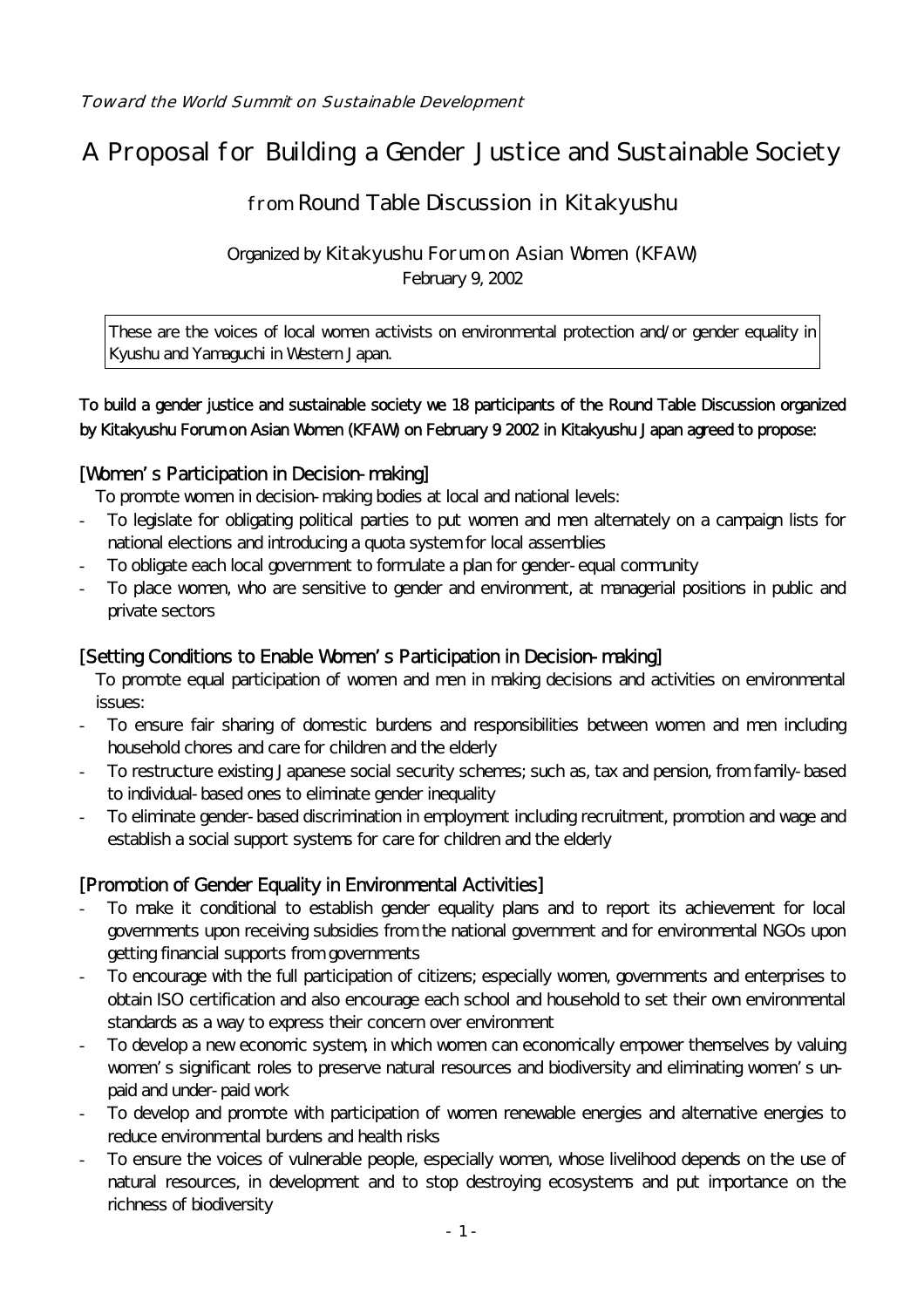## [Environment Related Information Access, Science and Health Education]

- To secure for both women and men equal access to information on scientific and advanced technologies, including those of waste management and genetically modified organs
- To promote science and technology education for women to increase their capacity needed to contribute to building a sustainable society
- To conduct surveys on the impact of environmental destruction, including chemical or radioactive substances, on human health by focusing on sex difference, to make the results public and to take necessary measures

#### [Valuing Women's Knowledge and Technology and Integrating into Environmental Education]

- To integrate women into educational systems for future generations by valuing wisdom, knowledge, techniques and experiences concerning natural resources management inherited by women over generations
- To introduce a traditional Japanese diet into the school lunch systems and promote holistic education on food and agriculture from the viewpoint of the life cycle

#### [Increase in Community's Autonomy]

- To increase the autonomy of communities though promoting the consumption of local products, based on visible relationships between urban and rural communities as well as between producers and consumers as a means to tackle with the profit-oriented globalization, which accelerates gender inequality, poverty and environmental destruction
- To allow each community to set-up its own food safety standards and food security system based on the principle of gender equal citizen's participation in decision-making

#### [Partnership with Citizens and Nurturing Human Resources]

- To appreciate the role of citizens, especially women, in uniting a community and support their activities as an equal partner to the government
- To nurture gender sensitive human resources and integrate gender perspectives into community and urban development

#### [Human Rights]

- To guarantee human rights; especially women's reproductive health/rights, as a base in solving environmental and developmental issues
- To prioritize HIV/AIDS issues as they are closely related to poverty and human rights
- To stop the feminization of poverty, commercialization of women and their sexuality, child prostitution, and child labor promoted by the globalization of economy

#### [Global Warming, Unsustainable Production and Consumption]

- To make gender equal participation a fundamental rule in the efforts to curve global warming and an unsustainable pattern of production and consumption as they exacerbate the livelihood of deprived people
- To ensure not reinforce gender stereotypes division of labor

## [Funds for Sustainable Development]

- To put the benefits of poor women in developing countries and indigenous people at the center of planning, implementing, monitoring and evaluating Official Development Assistance (ODA) in view of their marginalization in the process of globalization of economy
- To make it an obligation to take actions to redress the adverse impacts of ODA
- To make public all information concerning ODA.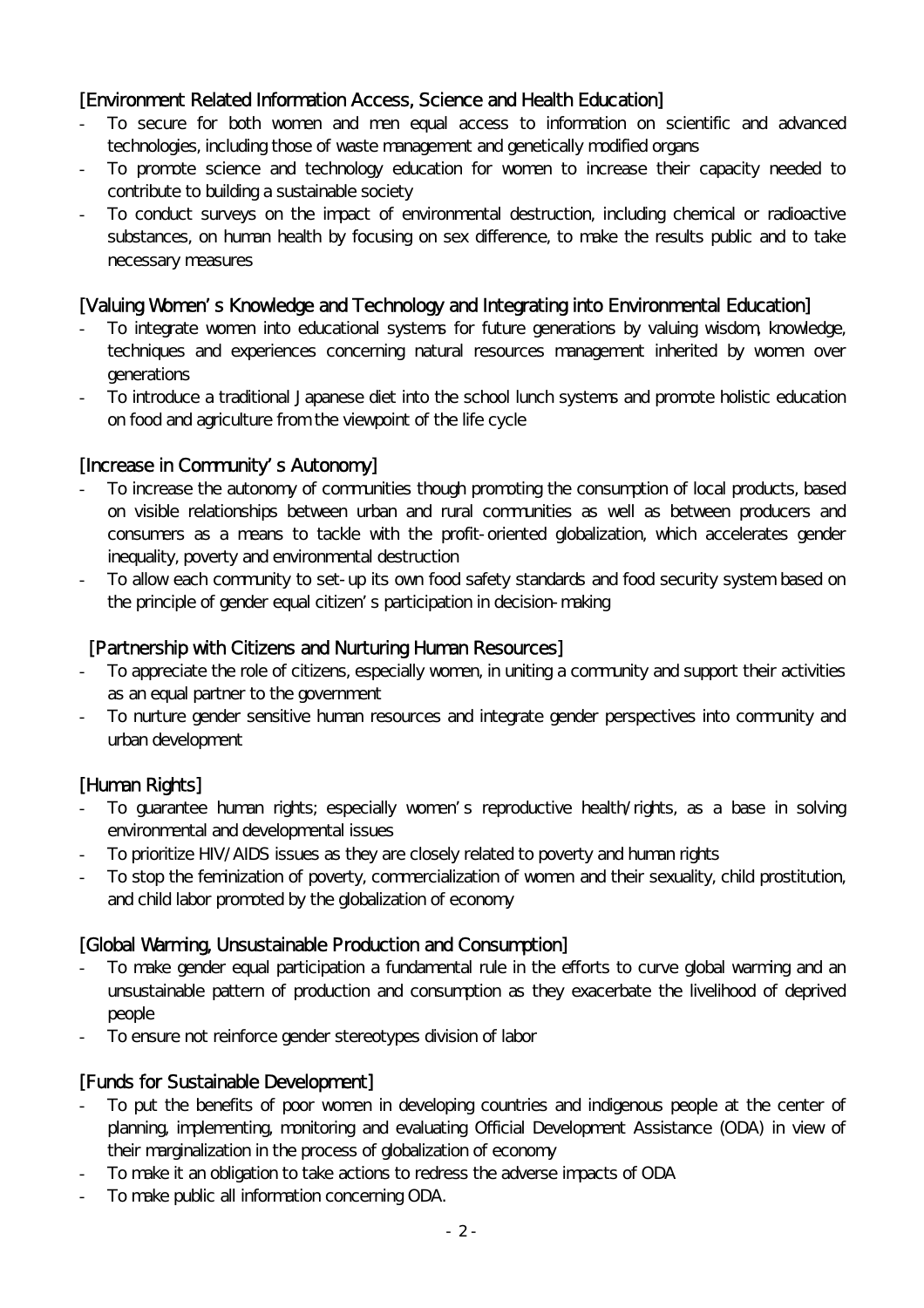#### **LIST OF PARTICIPANTS**

(February 9, 2002 in Kitakyushu City)

ARAKI, Hitomi (Secretary General, Citizen's Association to Think about Life and Waste/ Save the Kawabe River, Kumamoto Prefecture) FUJII, Ikuko (Member of the Tamagawa Town Councilor, Yamaguchi Prefecture) HARAGA, Izumi (Volunteer for "Environmental Museum"/ Chair, Kitakyushu Grassroots Activities Society, Kitakyushu) HIRATA, Toshiko (President, F CO-OP, Fukuoka/ Professor, Kyushu Women's Junior College) INOUE, Mitsuko (Officer, JA Kitakyu Toubu, Kitakyushu) KAWAKITA, Yoko (Network for Anti- Nuclear Power Generation/ Member of the Yanai City Council, Yamaguchi Prefecture) KAWAGUCHI, Michiko (Chief of Trustees, NPO Hakata Yumematsubara - Kai, Fukuoka) KOSHIBA, Hisako (Secretary General, Japan Accountability Caucus Beijing, Yamaguchi/ Chair, Yamaguchi Support Network for Women, Yamaguchi Prefecture) KUBO, Yukie (Chair, Kitakyushu Association of Dietary Improvement Volunteers, Kitakyushu) MAEDA, Chikako (Member of Executive Committee, Mottainai Soken Forum, Kitakyushu) MISUMI, Yoshiko President, Kitakyushu Forum on Asian Women, Kitakyushu \* <Facilitator> MORIYAMA, Masako (Chair, Kitakyushu Women's Network for Consumer Issues, Kitakyushu) MOURI, Akiko (Adviser, Tobata Associated Women's Society, Kitakyushu) NISHIZUMI, Sachiyo (Chairperson, Kokuraminami Branch Committee, Green Co-op Fukuoka & Kitakyushu, Kitakyushu) ODA, Yukiko (Senior Researcher, Kitakyushu Forum on Asian Women, Kitakyushu) ORI, Arisa (Minamata Disease Center Soshisha, Kumamoto Prefecture) SHINOZAKI, Masami (Chair, Chikugo-River Nature Watch, Fukuoka Prefecture)

TERASHIMA, Yu (Co - chairs, Jubilee Kyushu on World Debt and Poverty, Fukuoka Prefecture)